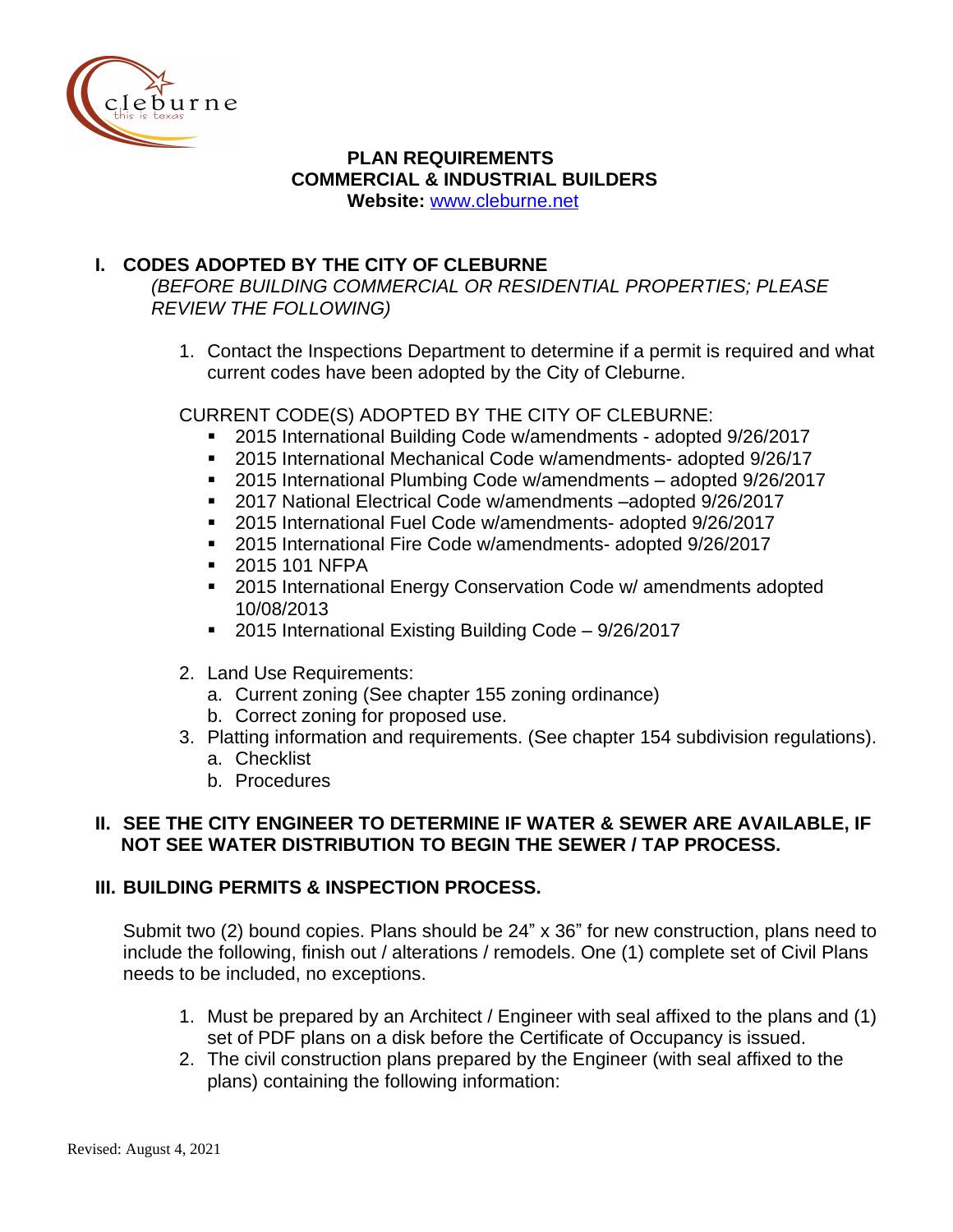- Cover sheet
- $\triangleright$  Boundary/Topographic survey
- $\triangleright$  Site plan
- $\triangleright$  Erosion control plan
- $\triangleright$  Paving plan
- Coordinate control plan
- $\triangleright$  Grading plan
- $\triangleright$  Utility plan
- > Landscape plan (Section 155.56)
- $\triangleright$  Irrigation plan
- $\triangleright$  Sign details (Section 156.01)
- $\triangleright$  Parking spaces with lot striping details (Section 155.54)
- > Trash enclosure detail

### **The following information needs to be included in the plans:**

| Occupancy classification | Specification on plans  |
|--------------------------|-------------------------|
| Wind load                | Earthquake seismic zone |
| Type of construction     | Roof snow load          |

Check for Floodplain, Floodway before drawing plans, check with City Engineer.

## **IV. COMMERCIAL AND INDUSTRIAL BUILDING PERMIT**

# *THE FOLLOWING REQUIREMENTS MUST BE MET BEFORE ANY COMMERCIAL/ PUBLIC BUILDING PERMITS WILL BE ISSUED.*

- 1. Asbestos Survey: No building permit can be issued for remodeling or demolition of a commercial or public structure until an asbestos survey is on file with the City of Cleburne. The survey must be done by a Licensed Asbestos Surveyor, Engineer, or Architect. You must supply a copy of the asbestos survey. Effective January 1, 2002 – Senate Bill 509
- 2. American Disabilities Act (ADA) Any new or remodel of a commercial/industrial building where the cost of work exceeds \$50,000, construction plans must be submitted to the Texas Department of Licensing and Regulation for approval. A copy of the submittal application with a copy of payment must be submitted to the City of Cleburne so that we can verify submittal. If you do not have a copy of the check or check stub in order to verify submittal, it can be verified online at: **[www.license.state.tx.us/AB/tas/abtas]( http://www.license.state.tx.us/AB/tas/abtas)**. Effective June 17, 2001 - Senate Bill 484
- 3. To comply with the State of Texas requirements, all permit application submittals received must include certification that the building construction plans comply with the 2013 International Energy Conservation Code, with NCTCOG amendments